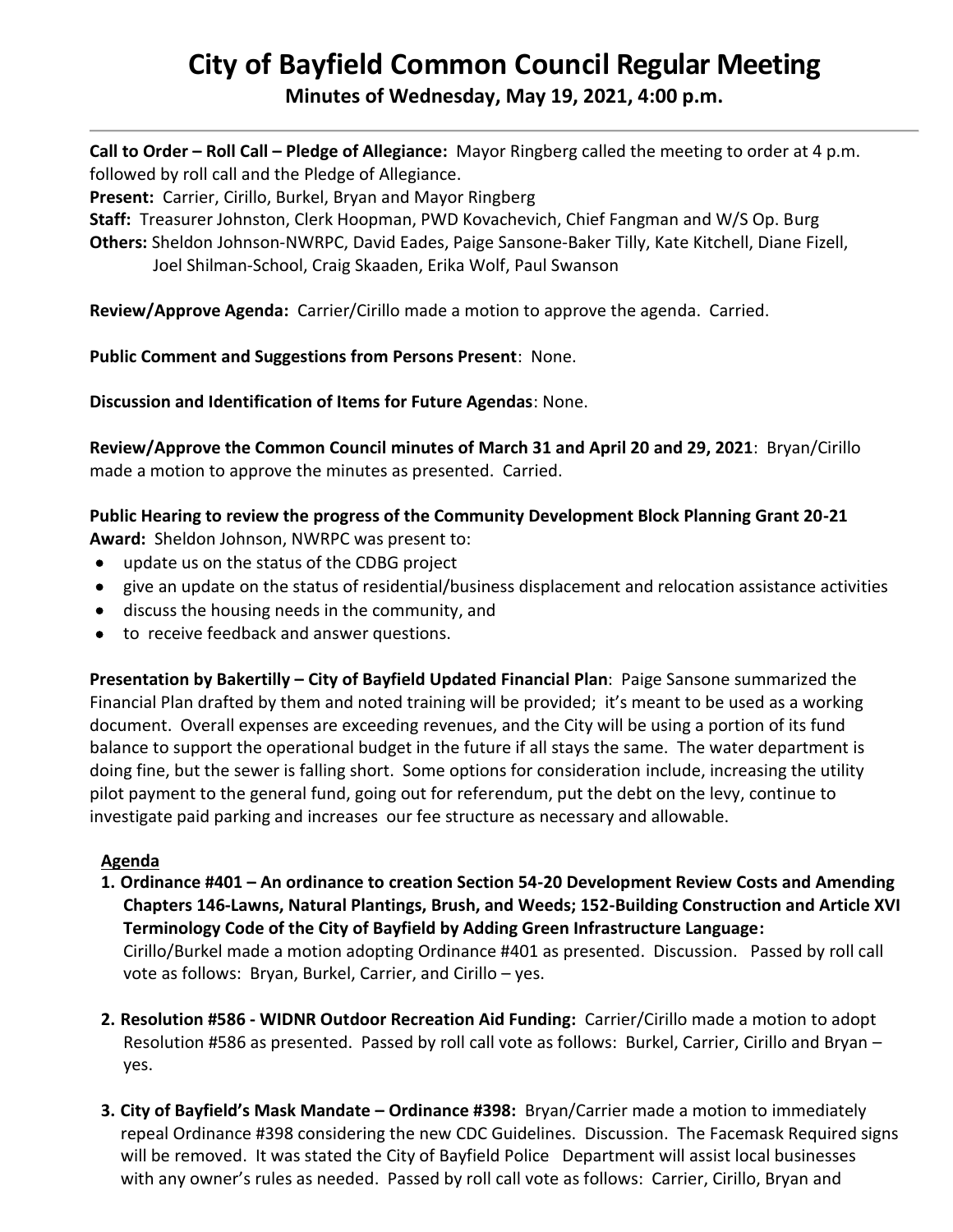Burkel – yes. Chamber Director Eades said he will work on a message to send out to the community and their membership.

# **4. Committee Appointments/Resignations:**

- Resignations Bob Durfey, ARB and Mark Ludeking, Planning
- Appointments Tom Bogaard and Deborah Reise

Carrier/Cirillo made a motion to accept with regret the resignations of Durfey and Ludeking and accept the Mayor's appointment of Bogaard and Reise to the ARB as proposed. Cirillo, Bryan, Burkel, and Carrier – yes.

- **5. Bayfield Farmer's Market – Street Use Permit:** Bryan/Cirillo made a motion to approve the Street Use Permit to the Farmer's Market for their Saturday sales as requested. Discussion ensued on the location of the market, but it was noted that the most heavily impacted folks remain happy. Passed by roll call vote as follows: Bryan, Burkel, Carrier and Cirillo – yes.
- **6. Bayfield School - Land Request:** Joel Shilman from the Bayfield School has let the City know they are interested in acquiring City owned property that is adjacent to the School namely:
	- Block 28, Lots 4-10 (current location of the School's greenhouse)
	- Block 29, Lot 20 (part of the outfield)

 Shilman noted they would like to construct a building that will be used for storage and could have 2-3 classrooms. They are trying to expand on agriculture learning. Bryan/Burkel moved to forward this to the Plan Commission for review and consideration. Passed by voice vote. Carried.

# **7. Bayfield School – Soccer Field**

 Bryan/Burkel made a motion to accept the termination of the Soccer Field Lease with the understanding the school would pay \$2500 for the maintenance this season since it was not budgeted by the City. Passed by roll call vote as follows: Burkel, Carrier, Cirillo and Bryan – yes.

### **8. Big Ravine – Land Donation**

 Carrier/Bryan made a motion to accept with extreme gratefulness the Larson's donation of property for the East Rim Trail. Passed by roll call vote as follows: Carrier, Cirillo, Bryan and Burkel – yes.

# **9. Room Tax Report – 2021 1st Quarter**

Treasurer Johnston provided the 1<sup>st</sup> Quarter Room Tax Report and Historical Tax Report to the Council. She noted room tax is up for the 1<sup>st</sup> Quarter. As noted in the past, data received does not match reports submitted or payments received.

### **10. Project Updates**

### **a. City Hall Update**

The Council was informed the Plan Commission will continue to work on the City Hall Analysis as requested by the Council at the March 31, 2021 meeting. Hoopman expressed concern about budgeting as requested noting every possible option likely will have a great deal of variation in price and timing. Existing budgetary constraints also make this highly unlikely in the near future.

Carrier/Bryan made a motion to rescind "Ad Hoc Committee" from the motion made regarding the City Hall Analysis on March 31, 2021 as the work will be done by the Plan Commission. Discussion. Hoopman suggested the entire motion be rescinded with the understanding the work will be done by the Plan Commission accordingly. Carrier was not comfortable removing the outline/timeline. Passed by roll call vote as follows: Cirillo, Bryan, and Carrier – yes; Burkel – no.

**b. Chequamegon Bay Housing Update:** Work continues on the final housing study which is expected to be available this summer.